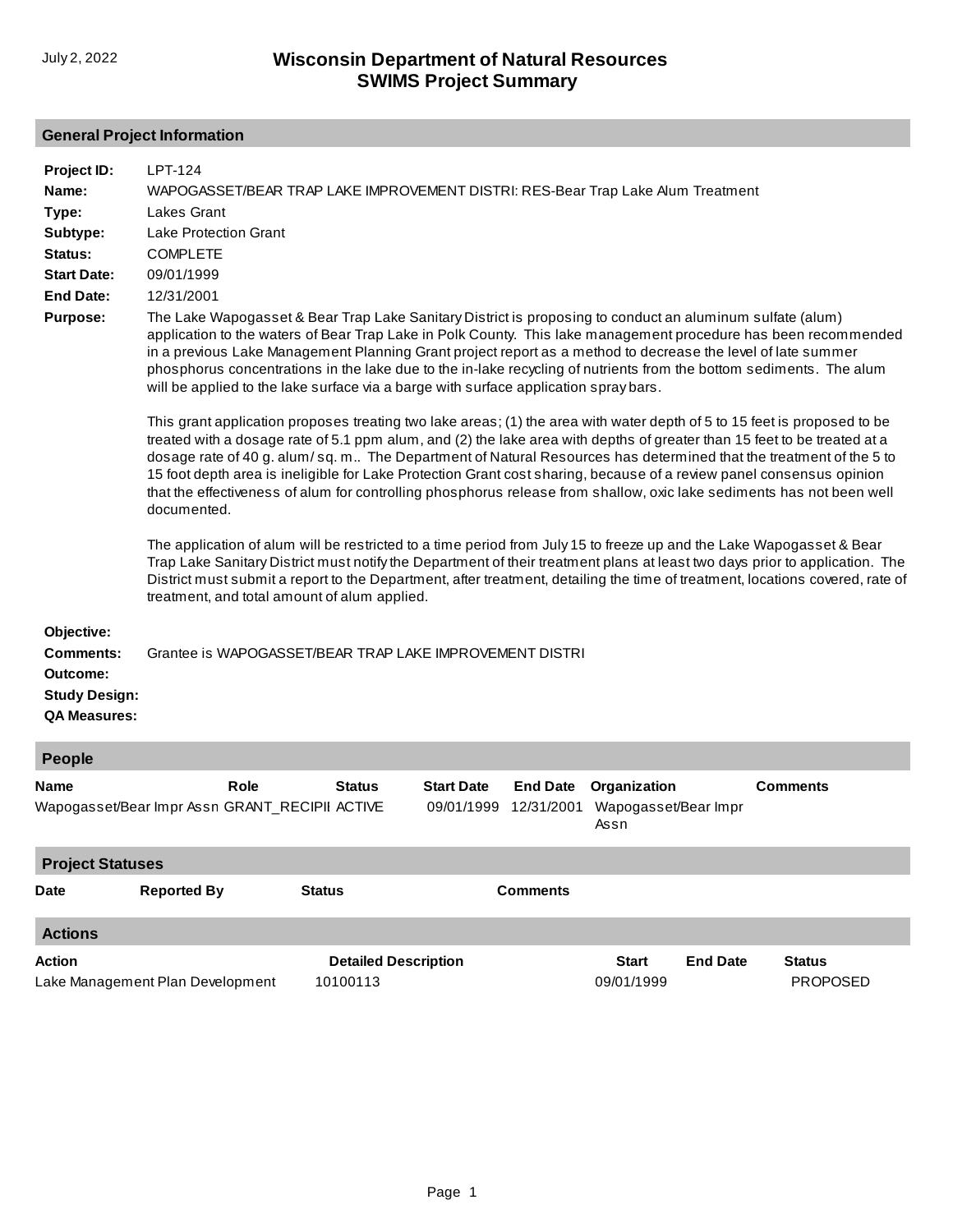## **SWIMS Project Summary** July 2, 2022 **Wisconsin Department of Natural Resources**

| <b>Action</b>                    | <b>Detailed Description</b>                                                                                                                                                                                                                                                                                                                                                                                                                                                                                                                                                                                                                                             | <b>Start</b> | <b>End Date</b> | <b>Status</b>   |
|----------------------------------|-------------------------------------------------------------------------------------------------------------------------------------------------------------------------------------------------------------------------------------------------------------------------------------------------------------------------------------------------------------------------------------------------------------------------------------------------------------------------------------------------------------------------------------------------------------------------------------------------------------------------------------------------------------------------|--------------|-----------------|-----------------|
| <b>Grant Awarded</b>             | The Lake Wapogasset & Bear Trap Lake<br>Sanitary District is proposing to conduct an<br>aluminum sulfate (alum) application to the<br>waters of Bear Trap Lake in Polk County.<br>This lake management procedure has<br>been recommended in a previous Lake<br>Management Planning Grant project report<br>as a method to decrease the level of late<br>summer phosphorus concentrations in the<br>lake due to the in-lake recycling of<br>nutrients from the bottom sediments. The<br>alum will be applied to the lake surface via<br>a barge with surface application spray<br>bars.                                                                                  | 09/01/1999   |                 | <b>COMPLETE</b> |
|                                  | This grant application proposes treating<br>two lake areas; (1) the area with water<br>depth of 5 to 15 feet is proposed to be<br>treated with a dosage rate of 5.1 ppm<br>alum, and (2) the lake area with depths of<br>greater than 15 feet to be treated at a<br>dosage rate of 40 g. alum/sq. m The<br>Department of Natural Resources has<br>determined that the treatment of the 5 to 15<br>foot depth area is ineligible for Lake<br>Protection Grant cost sharing, because of<br>a review panel consensus opinion that the<br>effectiveness of alum for controlling<br>phosphorus release from shallow, oxic<br>lake sediments has not been well<br>documented. |              |                 |                 |
|                                  | The application of alum will be restricted to<br>a time period from July 15 to freeze up and<br>the Lake Wapogasset & Bear Trap Lake<br>Sanitary District must notify the<br>Department of their treatment plans at<br>least two days prior to application. The<br>District must submit a report to the<br>Department, after treatment, detailing the<br>time of treatment, locations covered, rate of<br>treatment, and total amount of alum<br>applied.                                                                                                                                                                                                               |              |                 |                 |
| Lake Management Plan Development | The Lake Wapogasset & Bear Trap Lake<br>Sanitary District is proposing to conduct an<br>aluminum sulfate (alum) application to the<br>waters of Bear Trap Lake in Polk County.<br>This lake management procedure has<br>been recommended in a previous Lake<br>Management Planning Grant project report<br>as a method to decrease the level of late<br>summer phosphorus concentrations in the<br>lake due to the in-lake recycling of<br>nutrients from the bottom sediments.                                                                                                                                                                                         | 09/01/1999   | 12/31/2001      | <b>COMPLETE</b> |